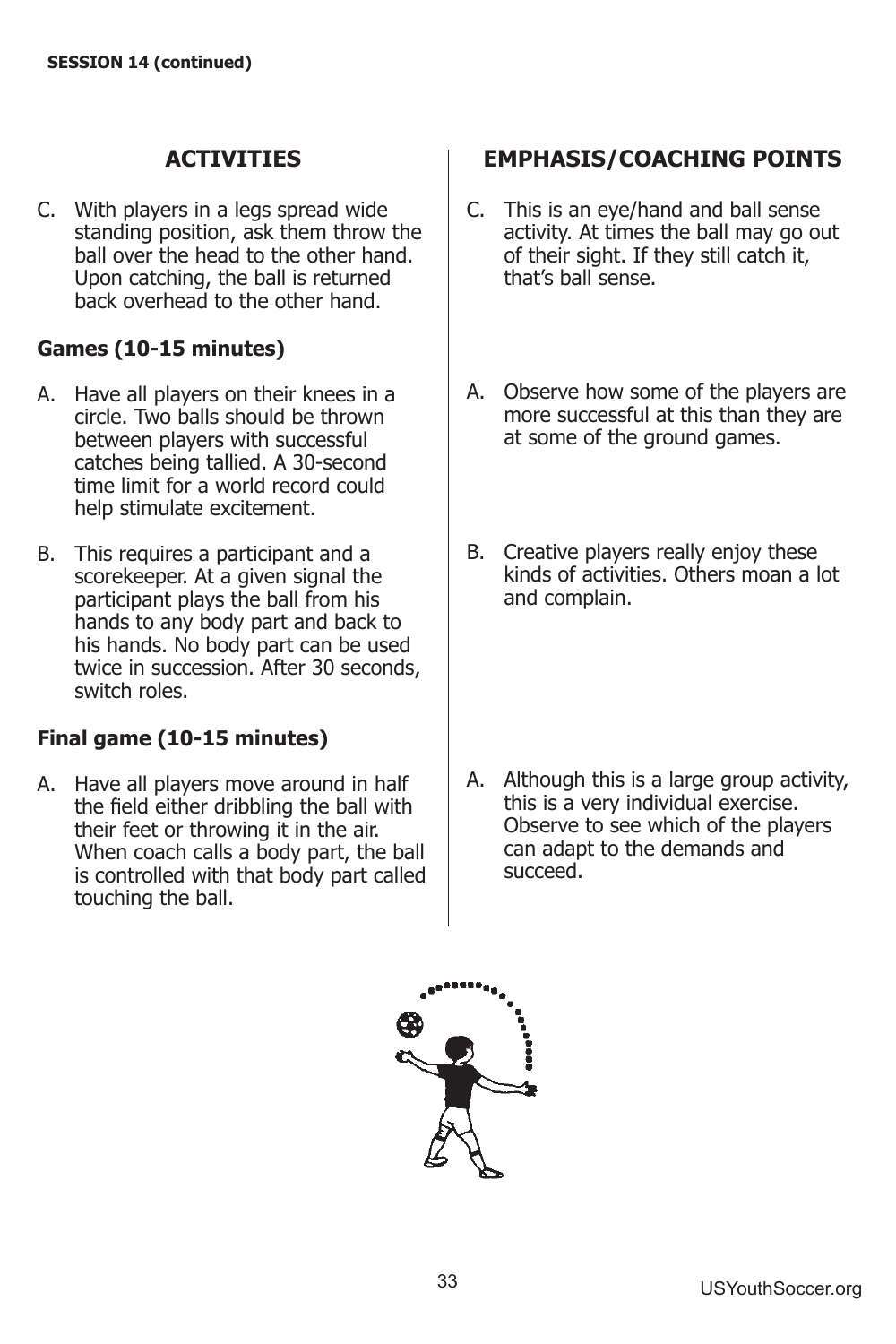# SESSION 15 | Balance

# **ACTIVITIES**

# **Organizing Activity**

- A. Have players move around in the penalty box (with no ball). Ask them to act as small as they can be or as big or as thin or as tall or as wide or as heavy or as light.
- B. Direct players to run in place as fast as they can, then as slow as they can. Do the same with bouncing in place or with hand movement.
- C. Have kneeling players raise one hand, then one arm, then one foot, leg, etc. Keep switching to different body parts.

#### **Individual activities (10-15 minutes) Emphasis - Balance**

- A. Each player has a ball at his feet. On a given signal players touch the ball with their hands as often as they can in 10 seconds. Same activity with elbows, then with feet.
- B. With the ball between their feet, have players play it back and forth from foot to foot. Use 10-second intervals as time limits for count of touches.
- C. Holding the ball with both hands, have players hop on one foot then the other. Do the same activity with players holding the ball as low as possible, then behind them.

- A. Be sure to praise creative efforts.
- B. Here we are looking for body control and foot/hand speed.
- C. Observe those who can successfully shift their center of gravity and those struggling with their balance.
- A. Use hands and elbows as the confidence builders. It's the foot touches that require balance.
- B. Emphasis is on lower body control and quick footwork.
- C. Switching weight from foot to foot requires strength and coordination with balance as the end result.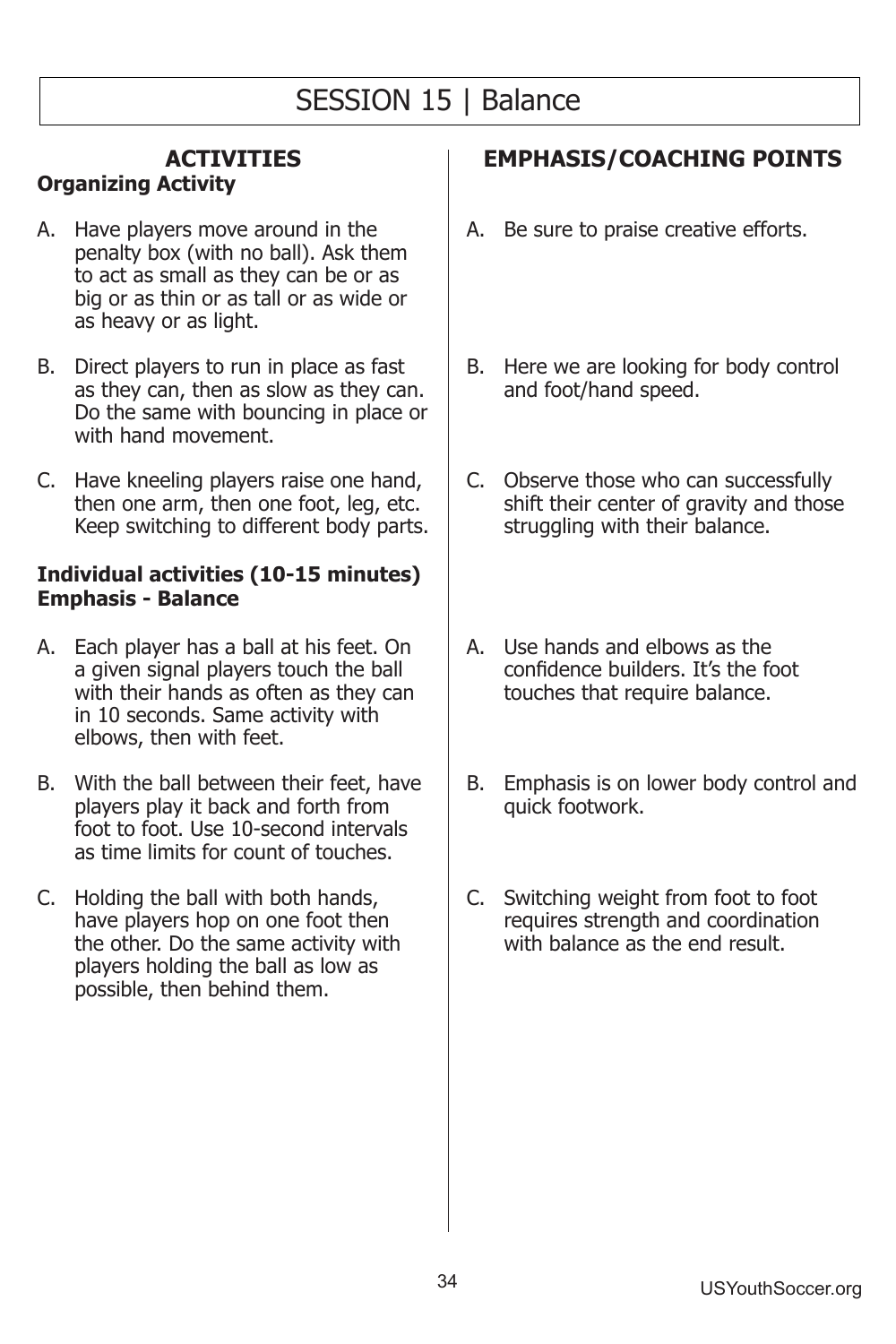### **Games (10-15 minutes)**

- A. With a ball in both hands have a pair of players "chicken fight" trying to knock each other off balance by hitting one another's ball.
- B. In an "elephant walk" position (bent at the waist, knees stiff, hands clasped, and arms hanging down) have pairs of players move around in the center circle knocking the ball back and forth with their "trunk" (clasped hands) to each other.

## **Final game (10-15 minutes)**

A. Have two teams going for each other's goal in a "Crab Soccer Game". The crab position is hands behind the back on the ground, belly up, and knees bent. Throw in a second ball if it gets boring.

- A. Match up stronger players with stronger players. Try this with players balancing on one foot.
- B. This is a fun activity where the coach must have all of the players moving. Use a 20-second time count and have them tell you the number of successful passes. Rest assured, they'll exaggerate.
- A. Some little ones don't have enough stamina to play this more than 30 seconds at a time. That's okay: play sixteen 30-second periods.

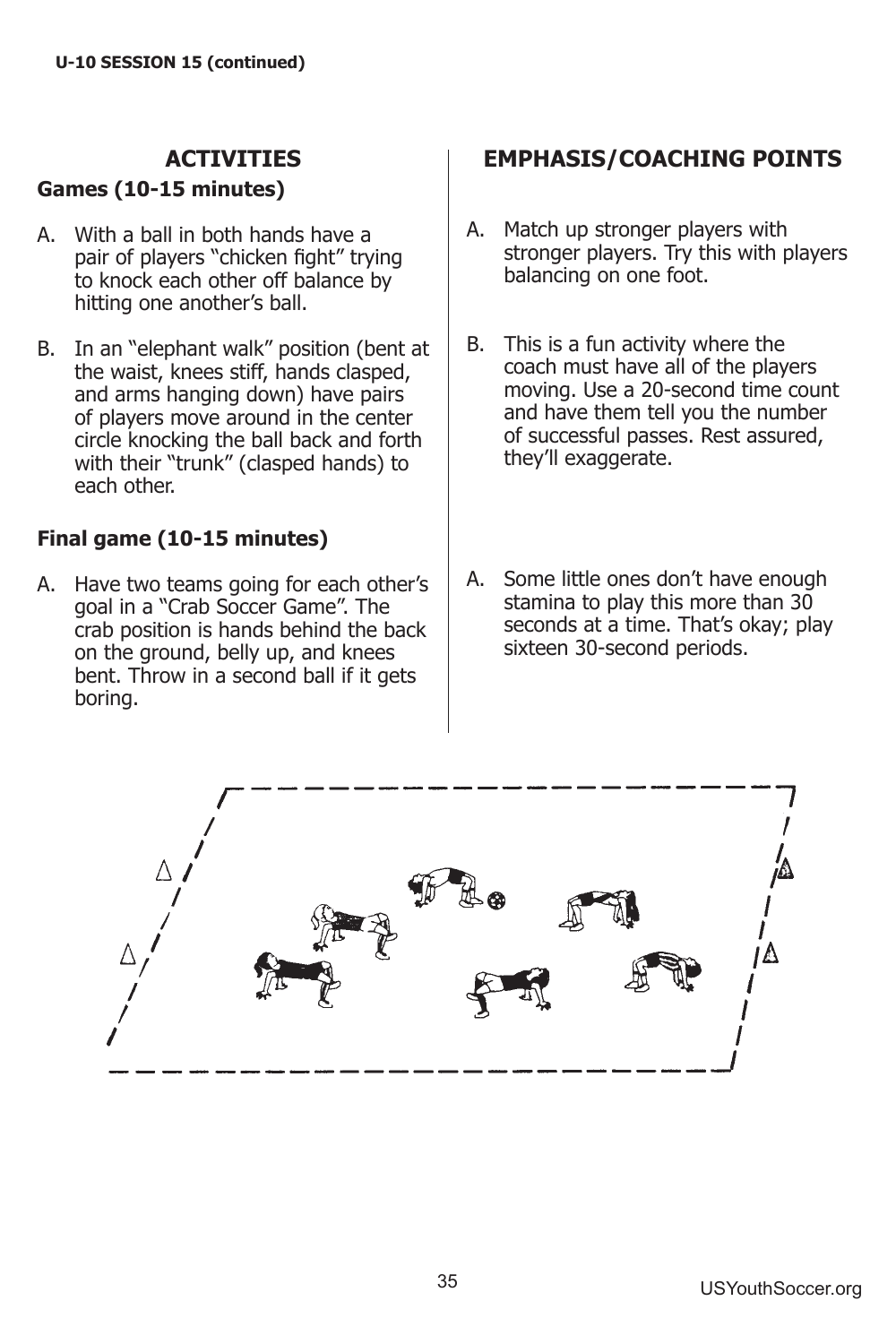# SESSION 16 | All Skills

#### **ACTIVITIES Organizing Activity**

- A. Have players dribble in and out of each other in a confined area. Use cones to designate an area  $15 \times 20$ yds. Vary the field size based on numhers
- B. Continue the activity. On occasion stop the players and demonstrate a pose you would like them to copy, e.g. one foot on ball, sit and spin on your ball, stand on one foot with your hands out.
- C. Assemble all players with their ball in hand. On coach's command they should all throw their ball in the air and duck. Chase any ball, dribble and repeat.
- D. Place all balls in an area by the coach. Coach kicks balls in different directions 10 to 15 yds. away. Each kick should be accompanied with a player's name. That player should chase down that ball and quickly dribble it back to coach.

### **Individual activities Emphasis - All Skills**

A. Ask players to roll their ball away, chase it, and control it with whatever soccer body part is appropriate. After they've shown coach a few, show them a few, e.g. bottom of the foot, inside, outside, etc.

## **EMPHASIS/COACHING POINTS**

- A. Ask players to move at various speeds and in different directions. Don't let them run in a circle.
- B. Stress balance and muscular development in the poses you choose.
- C. This is simply to get them laughing and in a great mood for training.
- D. Stress dribbling quickly and reacting to the proper ball when their name is called.

A. In this activity body control is being developed while the feet are being used to control a ball.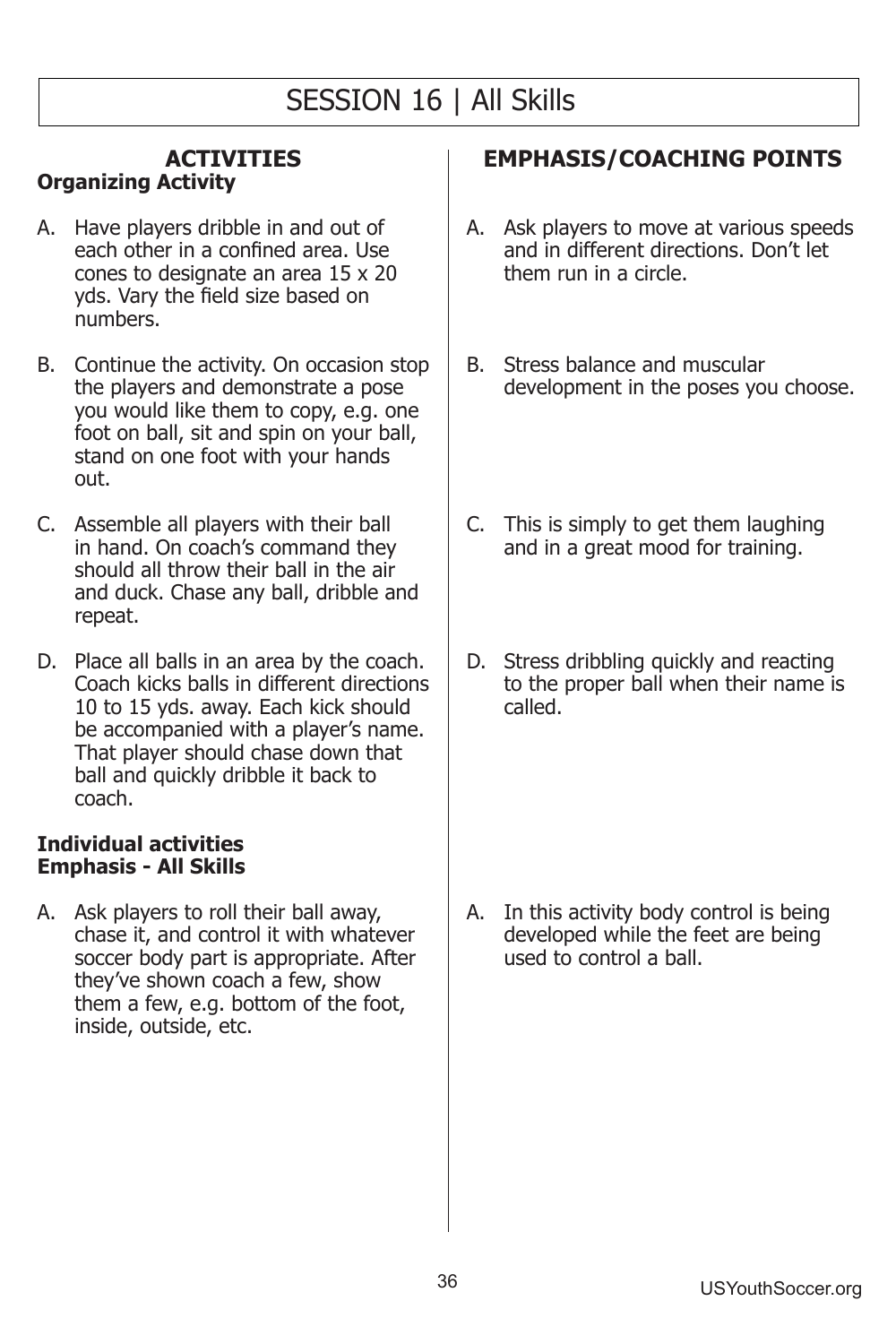- B. Ask players to toss their own ball in the air and attempt to bring it under control without using hands.
- C. Show players how serve air balls and ground balls to each other. This is difficult at first but, this skill will develop over time.

### **Game**

A. Set up a small field with small goals (no goalkeepers). Teams must have different colored shirts. Play 2 v. 2 for about a minute and then alternate another group of 2 v. 2. Keep rotating players every minute or so.

### **Final game**

- A. Mark out an area  $30 \times 30$  yds. Divide players into two groups (two colors) and play "keep away" (no goals).
- B. Add goals and allow the kids to play!

- B. This improves foot/eye coordination and also will improve ball control over time.
- C. This activity introduces the concept of working with a partner and will eventually lead to group cooperation.
- A. Games of this nature are fun, relevant, and provide maximum contact with the ball.
- A. You won't see much teamwork but. that's fine for now.
- B. Don't coach now. Let them play.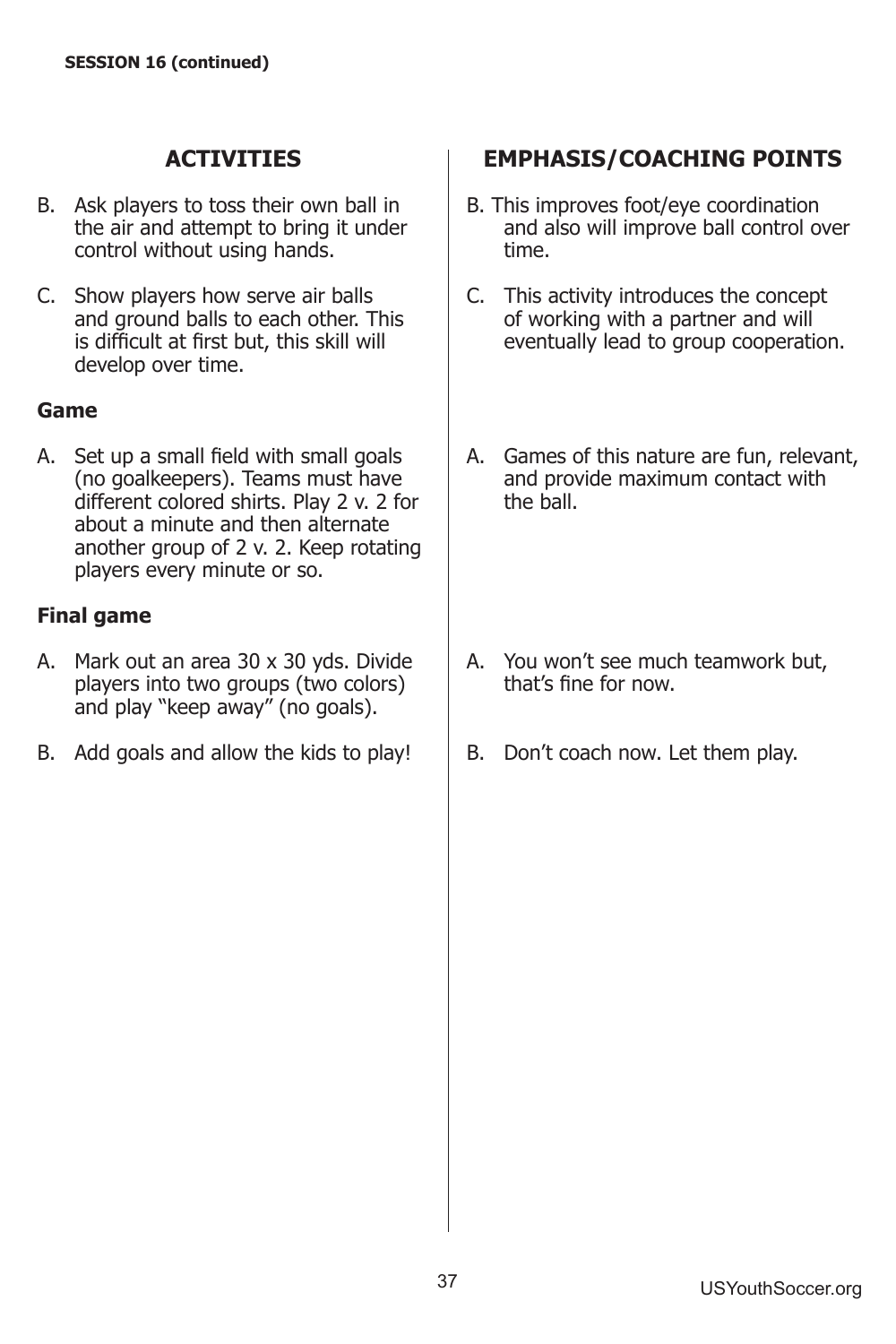# SESSION 17 | Eye-foot coordination

#### **ACTIVITIES Organizing activity (10-15 minutes)**

- A. Have players with feet together jump forward, backward or sideways to the number of jumps called by the coach.
- B. With the same idea, coach calls out a number of skips (not less than five). See how far a player can travel with so many skips.
- C. Create an obstacle course out of anything you have available. Tell players they must go over, around or under anything they find. First on their own, then the same course, same conditions with their ball.

### **Individual activities (10-15 minutes) Emphasis - Eye-Foot Coordination**

- A. Ask players to play their ball from foot to hand and from thigh to hand. For a greater challenge, ask them to try foot to thigh to hand. The one who does this successfully will really have a sense of achievement.
- B. In a large area each player sends his ball in the air with either hand or foot. The objective is to recover the ball with the feet in less than four bounces and dribble to the starting position.
- C. Have each player play his ball on the ground with his hands. Before the ball stops, he must do a forward roll, jump over his ball and let it pass between his feet.

- A. Observe the coordination exhibited by the players.
- B. Encourage players to extend their bodies and reach greater distances.
- C. With or without a ball the more physical or athletic types will do well. They should be praised and the others must be encouraged.
- A. See which players are willing to risk a little failure. It's good for the spirit. Have players try these skills while standing still and while moving around.
- B. Observe eye/foot coordination with emphasis on foot speed to the ball.
- C. Encourage players to plan ahead. Observe how some of the thinkers sort this out.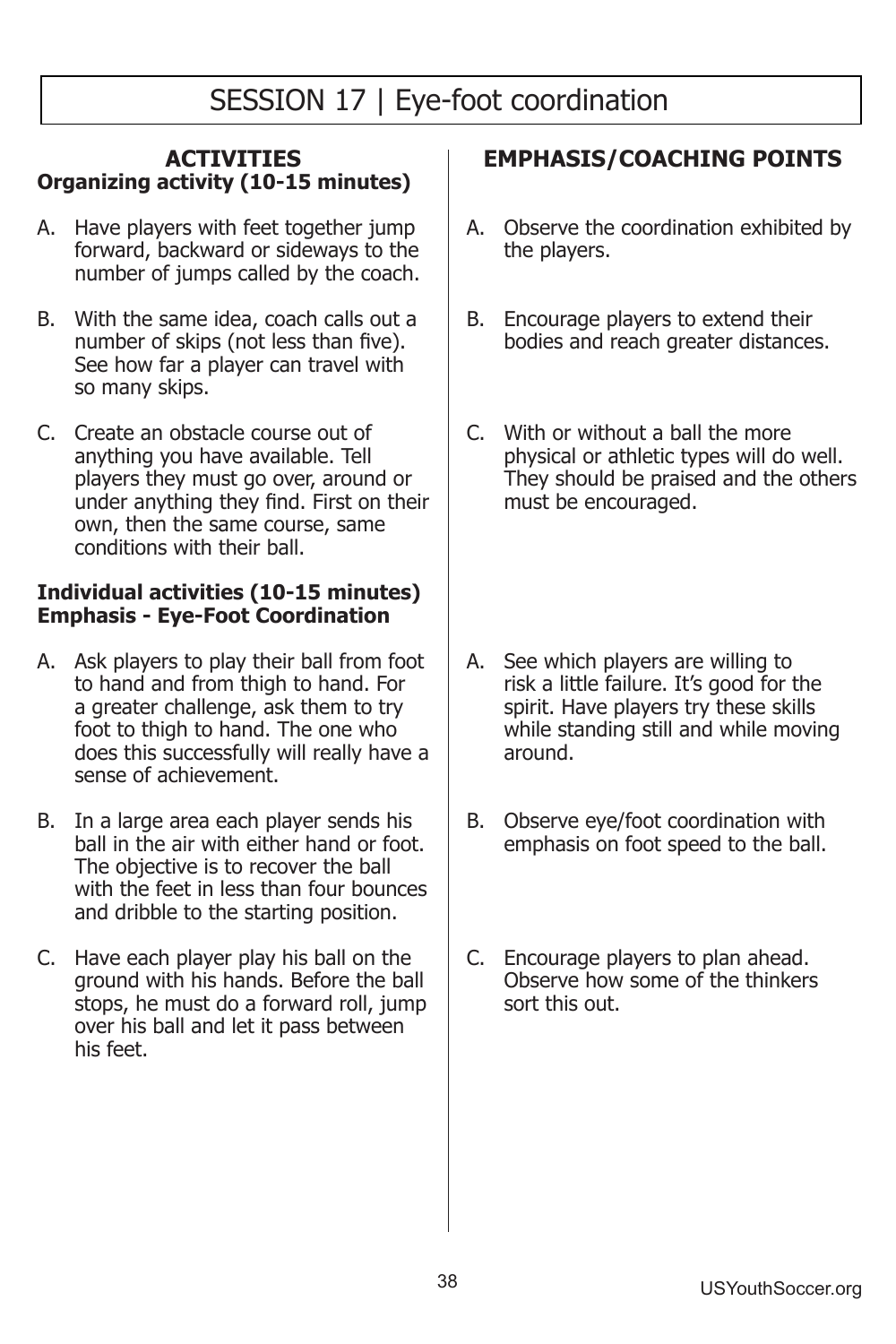### **ACTIVITIES Games (10-15 minutes)**

- A. With three to four players per team, set up cones 20 yards away from each team. The challenge is for each team member to play a ball, with his feet, to a cone. The team with the three team balls closest to the cones wins.
- B. Have pairs of players stand around the coach. Each pair has one ball. Coach points to a pair. They give their ball to coach who serves it on the ground or in the air. The partners chase it with the first one to touch the ball winning the points. Play the best four out of five serves.

### **Final game (10-15 minutes)**

A. Combine the ideas in Small Group A and B. Each team member strikes a dead ball, a rolling ball, a bouncing ball and a hand held ball to established targets. Keep team scores.

# **EMPHASIS/COACHING POINTS**

- A. Observe the stroke used by the players in this accuracy activity. Some will kick, not push the ball.
- B. This encourages speed off the mark and eye/foot or soccer body (no hands) touch. Active players like this kind of activity.

A. This is a total team effort and an activity in which some very nonathletic children can get lucky and be heroes. Have teams try to improve their score at a future session.

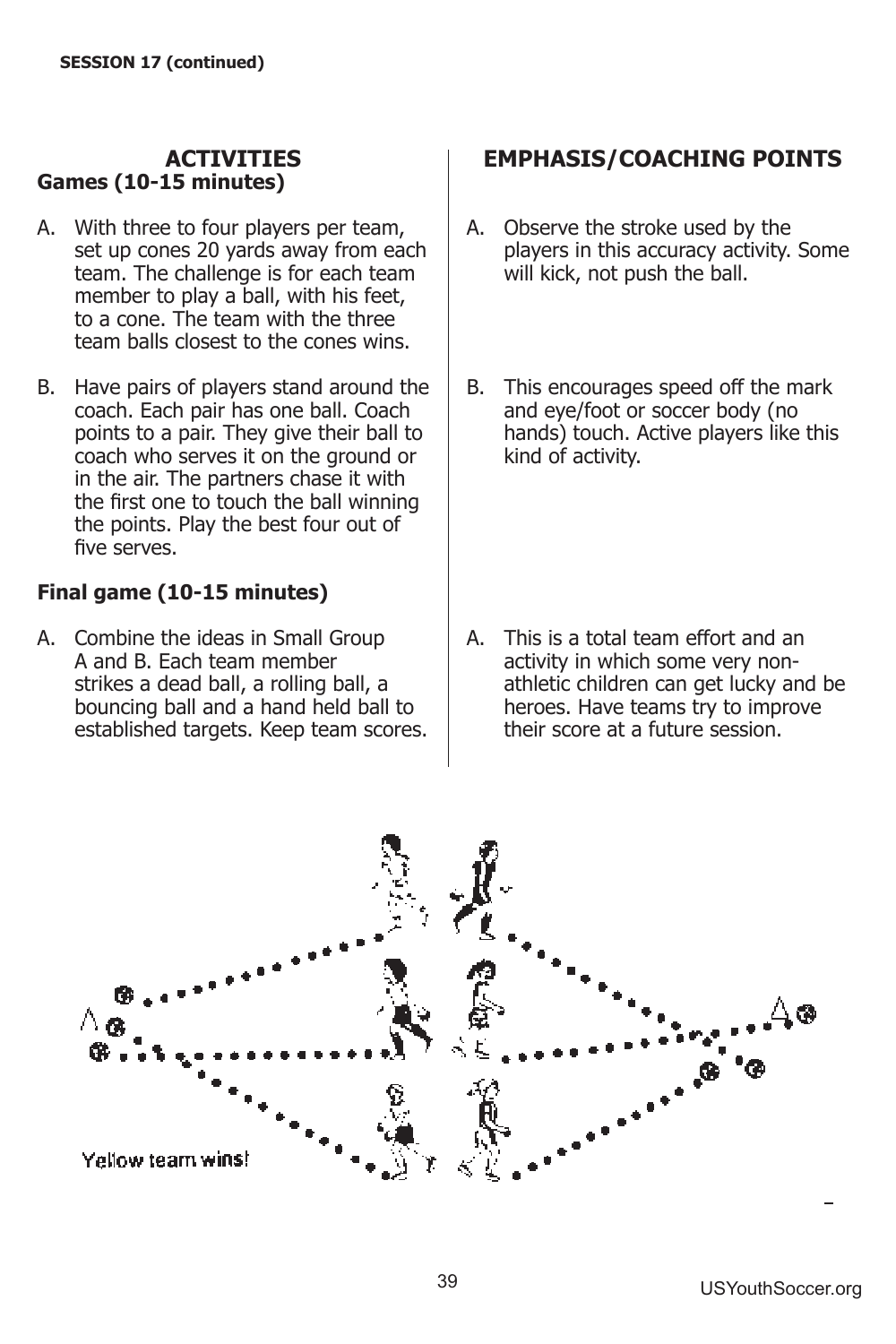# SESSION 18 | Striking

### **ACTIVITIES**

### **Organizing Activity**

- A. Ask players to dribble in and out of each other in a defined area. Coach calls out "stop!" and "go!"
- B. Have players continue dribbling in a defined area. Coach calls out a color of any player's shirt. At this time all players should look for and move to a player with that color shirt. They must touch that player's ball.
- C. In pairs, ask players to balance a ball between their foreheads while standing face to face.
- D. Ask players to tap dance with the ball. They should alternate tapping the ball lightly with the right and left foot. Then ask each player to pass the ball (with himself) back and forth, from one foot to the other.

#### **Individual activities Emphasis - Striking a Ball**

A. Demonstrate a proper instep kick.

# **EMPHASIS/COACHING POINTS**

- A. This exercise will work on dribbling skill and will help develop body control involved in stopping the ball.
- B. This causes players to make a decision under pressure and act instantly. Instead of a color, you could call players names.
- C. Among other things this stresses cooperation between players.
- D. Emphasize tapping at different speeds. (Slow, slower, fast, faster).

A. Let players try to imitate. Don't talk; have them trv.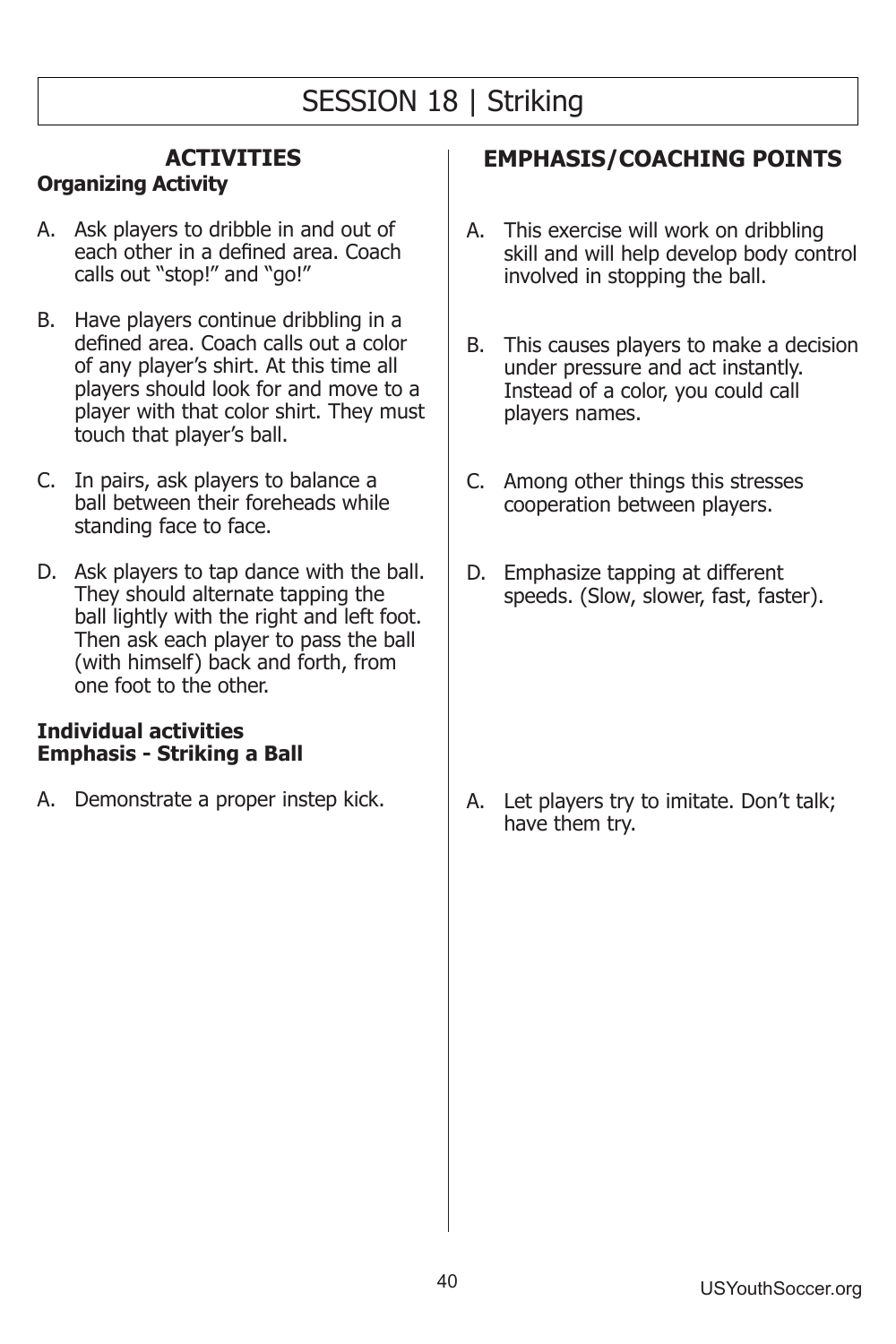B. Set up a six-hole golf course with markers. Let players take one kick at a time and move around the course, aiming at targets and keeping track of the number of kicks.

### **Game**

A. Set up 2 v. 2 competition on two sideby-side fields. Mark off  $20 \times 15$  yd. fields complete with 2 yd. goals. Have players play until someone scores. Set up the teams so that everyone should win occasionally.

### **Final Game**

- A. Divide into two groups and play soccer similar to the players normal game situation. Use this game as an educational tool.
	- 1. This is a throw in.
	- 2. This is a goal kick.
	- 3. This is a corner kick.

# **EMPHASIS/COACHING POINTS**

B. Use objects like trees, garbage cans, bleachers, etc., for markers.

- A. It's not important that winners play winners. It's more important to keep players moving and involved. On field, off field, on, off.
- A. Explain rules through proper demonstration when they occur naturally. Be careful not to over-teach and take away the fun of playing. Give a quick demonstration and then move on.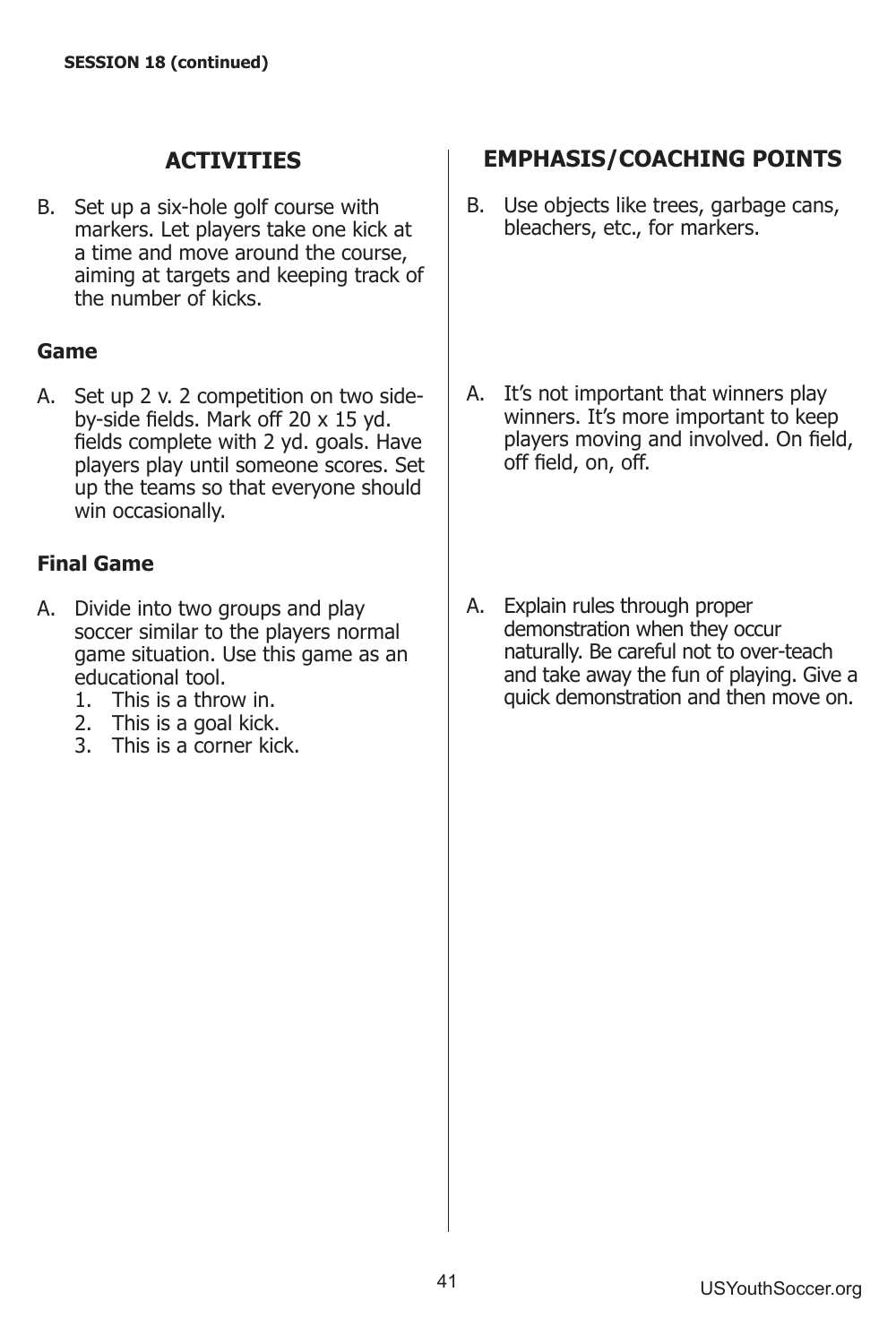# SESSION 19 | Dribbling

## **ACTIVITIES**

## **Organizing Activity**

- A. Ask players to dribble in and out of each other in a defined area like cars in a crowded parking lot.
- B. Ask players to try to move around their ball with one foot on top of it. Repeat with one knee, one hand, the forehead, etc.
- C. Ask players to skip, jump off one foot or both feet and fly, jump and roll, etc.
- D. Ask players to throw or kick the ball out of their hands, as high as they can. Everybody duck! Retrieve any ball. Repeat.

#### **Individual activities Emphasis - Dribbling**

- A. Ask players to dribble to a welldefined line of cones 10 yds. away, turn any way they can, and return to the starting line with their ball. Repeat
- B. In an area 20 x 20 yds., ask players to dribble away from you, the shark (coach).
- C. Make a circle with cones and ask the team to dribble around them. After a short time, ask players to reverse directions. Change directions faster and faster.

- A. No collisions. Honking is permitted.
- B. All these positions will aid in body control.
- C. Varied movements like these develop balance and strength in the legs.
- D. Let them enjoy!

- A. The emphasis is on body control and turning with the ball. Give rest as needed.
- B. Just keep moving and telling them not to get caught.
- C. Observe ball control with changes in directions.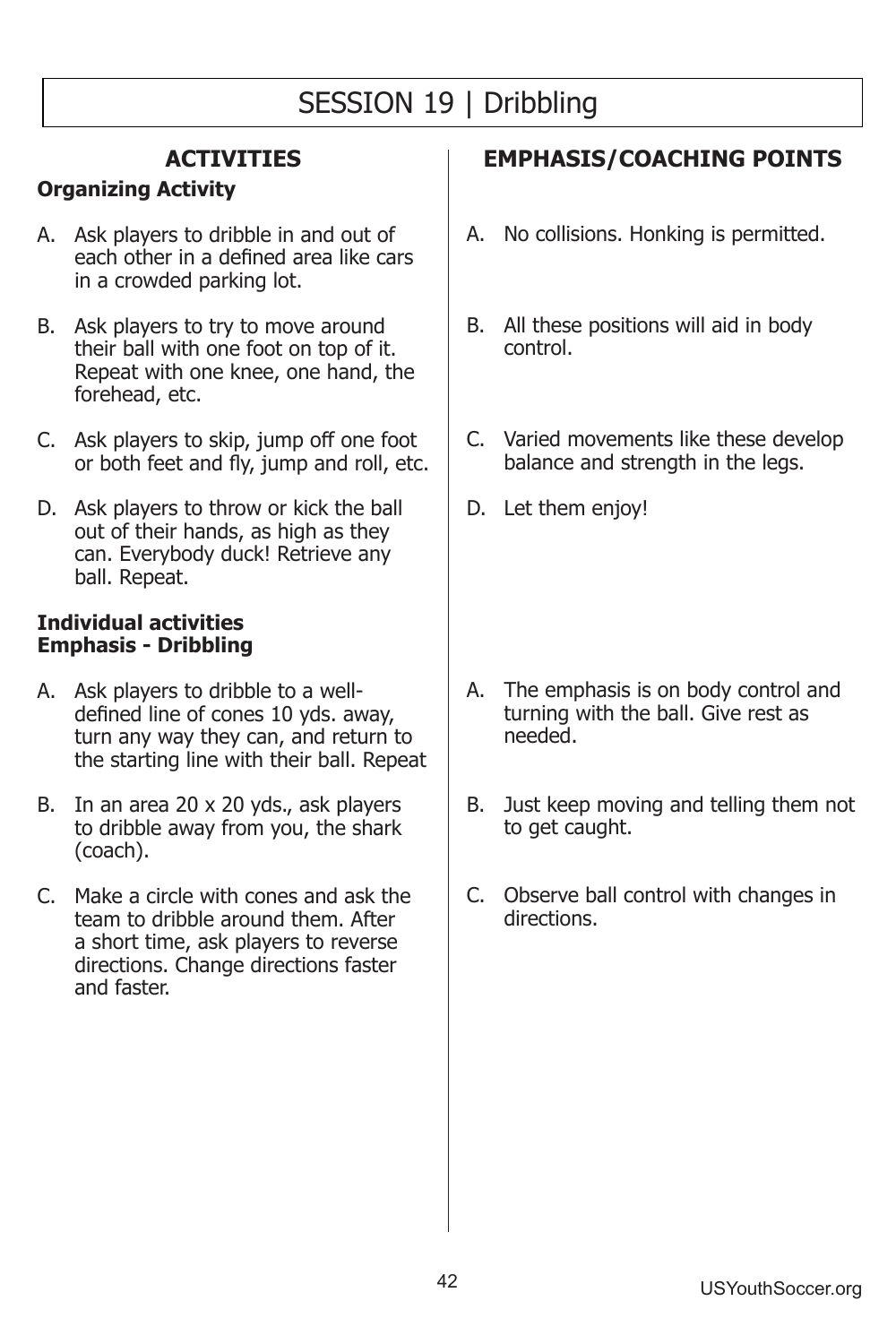D. Set up a short and simple obstacle course with cones. Demonstrate the pattern and ask players to go through it as quickly as possible.

### **Game**

A. Set up several small  $20 \times 15$  yd. fields with 2 yd. goals. Have players play a series of  $1 \times 1$  games. The first goal wins, then rest. They should then be ready for another game.

### **Final Game**

A. Enlarge the field to about  $30 \times 20$  yds. and play a series of  $3 \times 3$  games. Keep moving players on and off field.

## **EMPHASIS/COACHING POINTS**

- D. Don't make the course too elaborate. Time them if you want. This will create a line of those doing nothing unless you plan another activity, be creative.
- A. Define enough fields to keep players active. They'll love this forever.

A. Change teams regularly so that everyone becomes a winner. Get them excited!

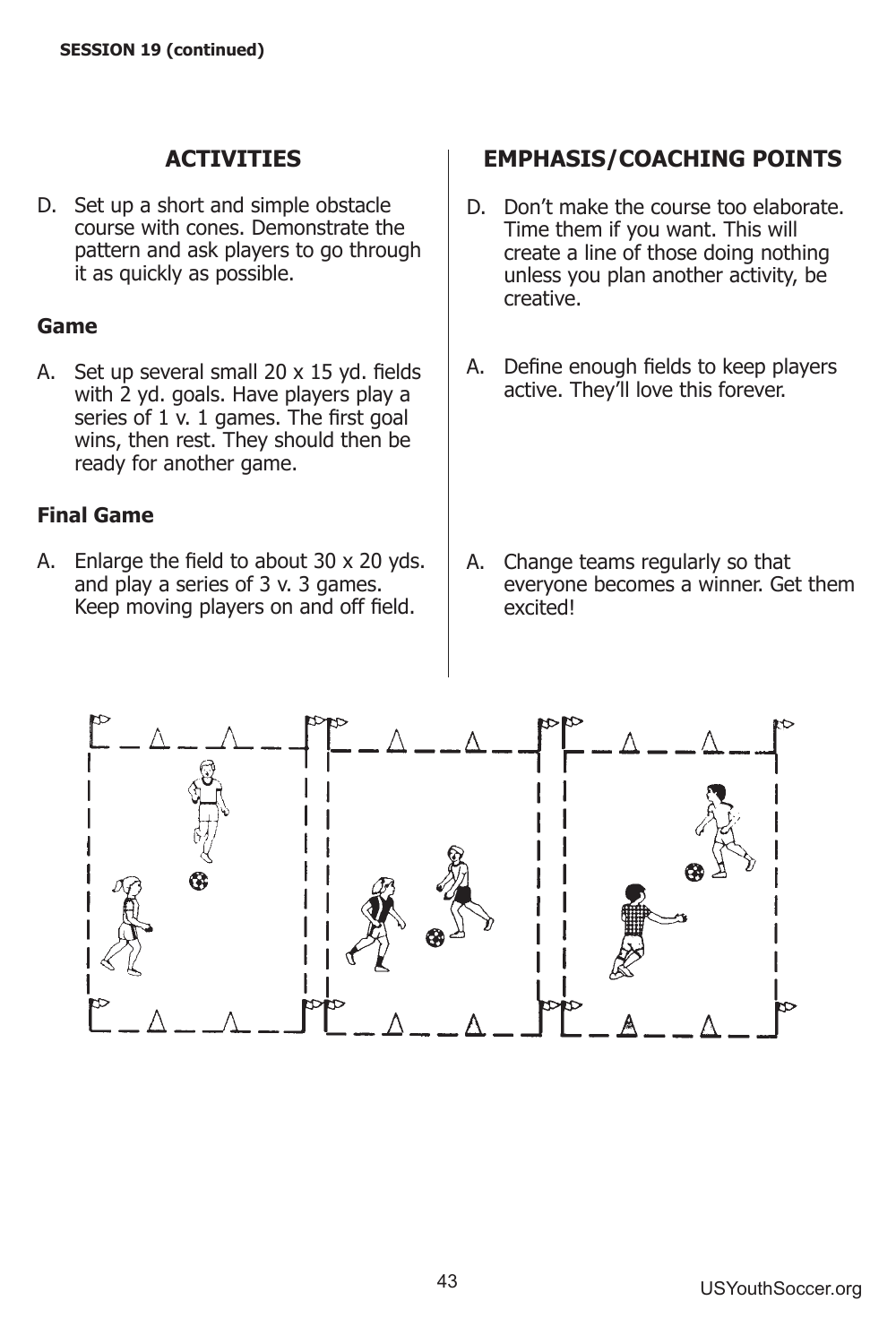# SESSION 20 | Bonus

For this particular training session you (coach) must invite all of the parents in advance. Tonight will be the soccer game of all soccer games. Tonight we will play Brain and Brawn v. Brawn and Brain.

In this activity, the adults come onto the field (properly attired -- sneakers that is), and participate with the children. The rules go like this:

- 1. Each adult pairs with one child.
- Two teams are formed with an equal number of adult/child partners.  $2.$
- 3. Use US Youth Soccer Modified Playing Rules to define the field.
- The referee's whistle sounds and the game begins. 4.
- 5. If the adults are designated as Brains, they must take the child by the hand where they think he should be, but they (the adults) may not touch the ball.
- 6. All striking of the ball, including and not limited to scoring, is done by the children.

Caution, Caution, Caution: Sometimes the adults become over zealous. Slow down any adult who tries to move faster than the child can move.

A word to the coach: Observe the bunching that goes on during the game. How can you ever blame the players again, it must be in the genes? It's the adults who are telling them where to go!

- 7. Now reverse roles by letting the players be the Brain and pulling the adults' Brawn to where they belong.
- 8. Be sure the adults know that the ball may only be struck below the waist.

Final statement:

Is this really soccer? Perhaps not, then again it is a heck of a lot of fun and for a 5-, 6-, or 7-year-old that's really what soccer should be about.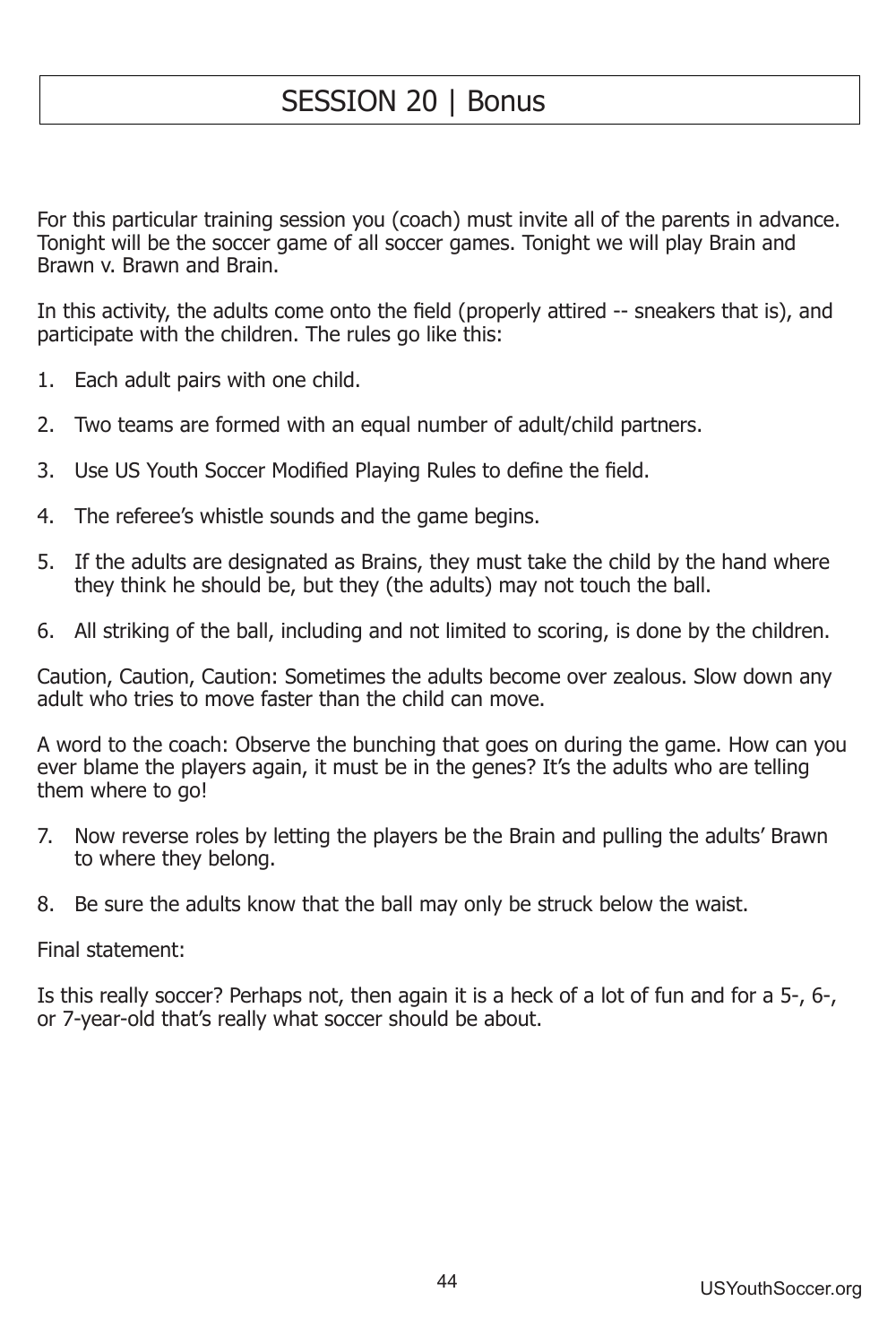# Stretches



Up on toes. Don't bounce!



Thigh stretch. Younger players may need to rest their free hand on a partner's shoulder for support.



A. With knees slightly bent, reach for your ankles and hold for a few seconds.

B. For fun, swing like a rag doll in and out.



Back on heels. Bend forward slightly for balance.



With knees slightly bent, swing to one side, hold your ankle for a few seconds. Swing to the other side hold your ankle for a few seconds.



Toe touch. Have knees bent slightly and don't bounce.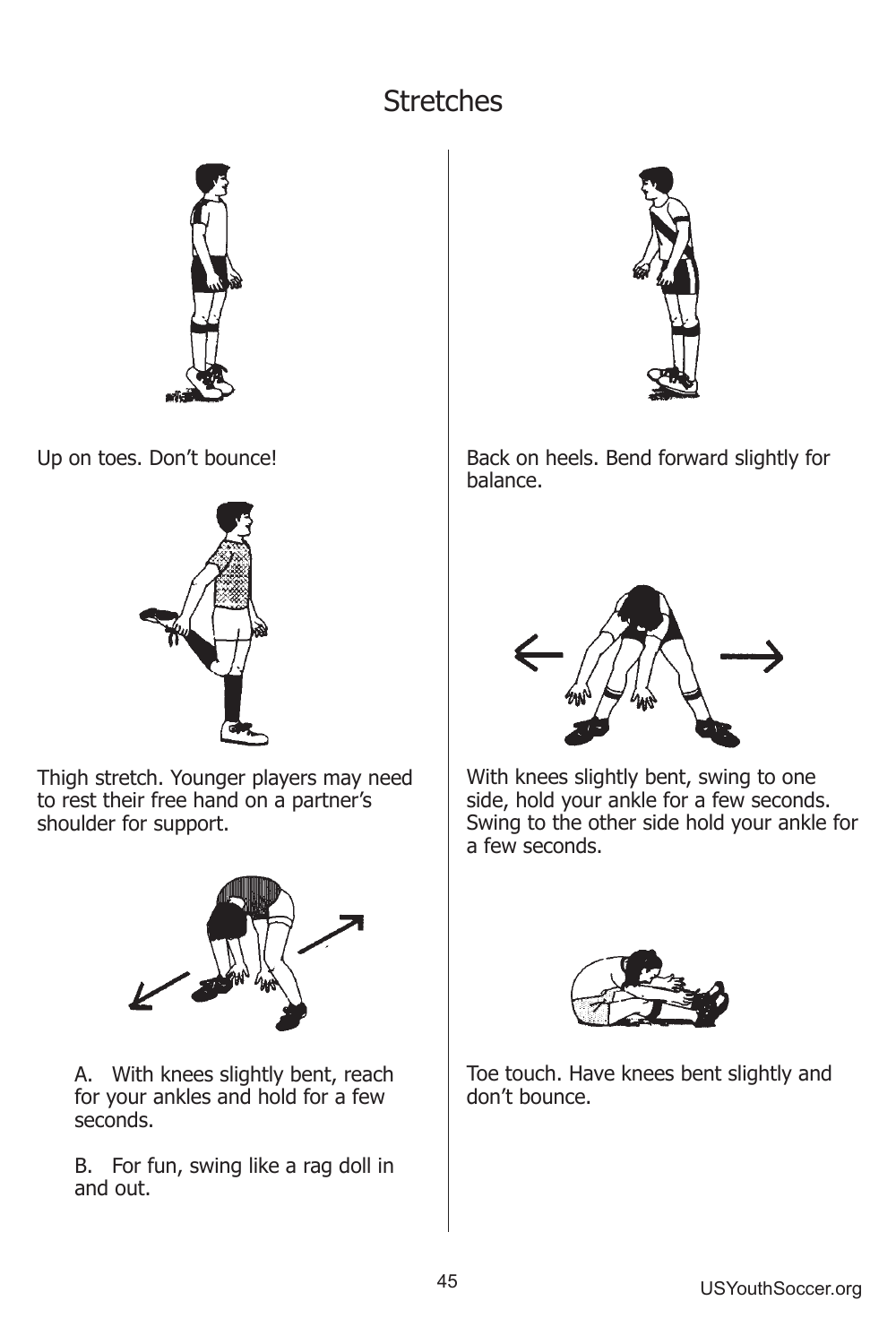# How to play Small-Sided Games with "large" rosters

Easy! Play two games of 4 v. 4 or 3 v. 3 at the same time on adjoining fields. Coaches name their teams of four and play begins! Ideally the coach and substitutes will occupy the space between fields with the spectators on the opposite sidelines. Two teams each with a roster of 12 and two mini fields allow eight to play at once! With three mini fields all 12 can play at once. The size of your roster is not as important as how many children get to play and for how long. Remember, no one comes to play only half a game! Worried about coaching three games at once? Don't! Let the children play!

# US Youth Soccer Official Under 6 Playing Recommendations

US Youth Soccer recommended modifications to the FIFA Laws of the Game. FIFA Laws of the Game can be found at www.ussoccer.com/referees. Please also note the U6 addendum and appendix.

#### Law 1) The Field of Play

Dimensions: The field of play must be rectangular. The length of the touchline must be greater than the length of the goal line.

Length: minimum 20 yards maximum 30 yards Width: minimum 15 yards maximum 25 yards

Field Markings: Distinctive lines not more than (5) inches wide. The field of play is divided into two halves by a halfway line. The center mark is indicated at the midpoint of the halfway line. A circle with a radius of four (4) yards is marked around it.

The Goal Area: None

The Penalty Area: None.

Flagposts: None.

The Corner Arc: Conform to FIFA.

Goals: Goals must be placed on the center of each goal line. They consist of two upright posts equidistant from the corners and joined at the top by a horizontal crossbar. The recommended distance between the posts is eighteen (18) feet and the distance from the lower edge of the crossbar to the ground is six (6) feet. Goals may be smaller in dimension

Safety: Goals must be anchored securely to the ground. Portable goals may only be used if they satisfy this requirement.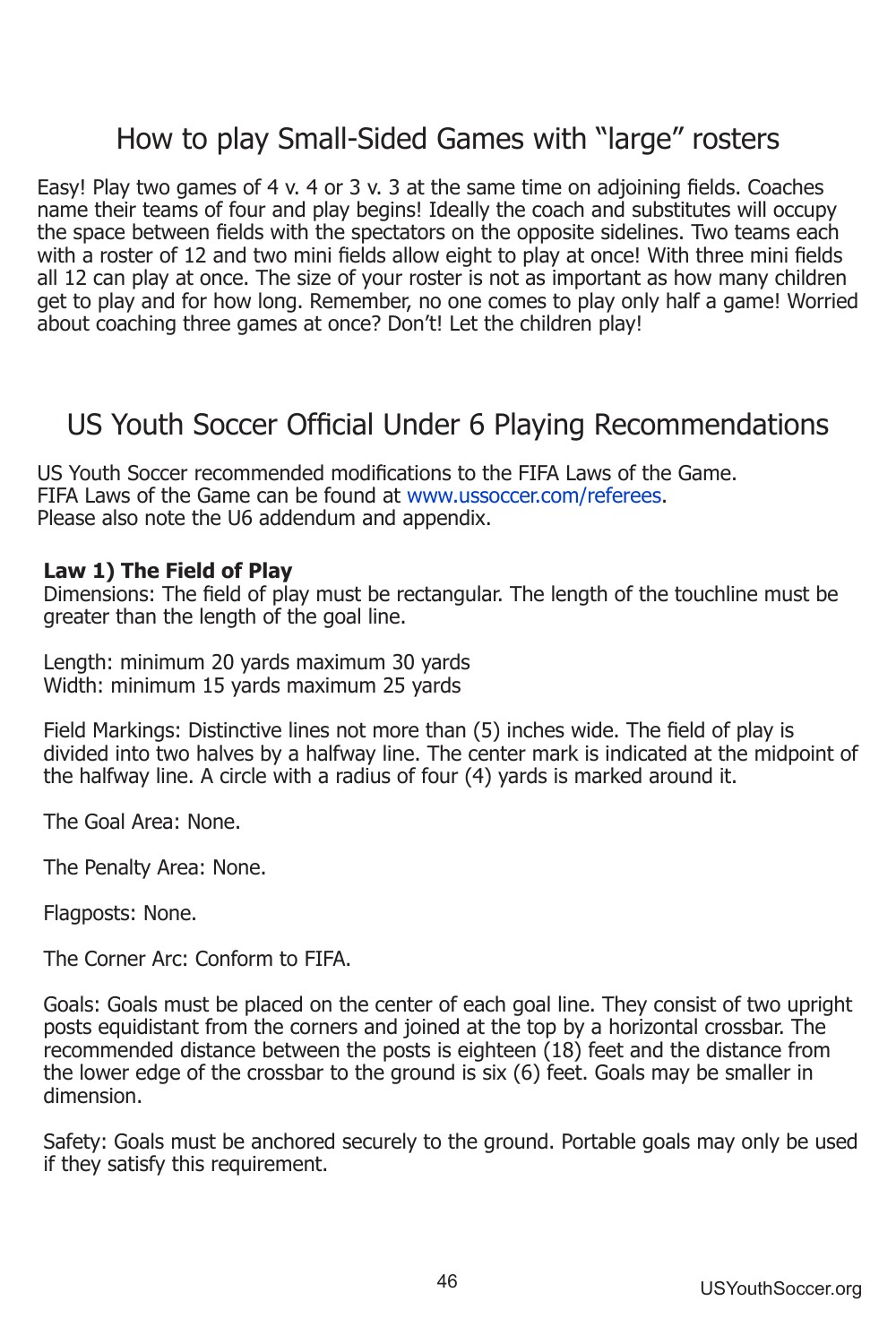

Suggested Set-up for 3v3 Fields Dividing a 120 x 70 field into 8 - 30 x 25 fields (maximum field size)

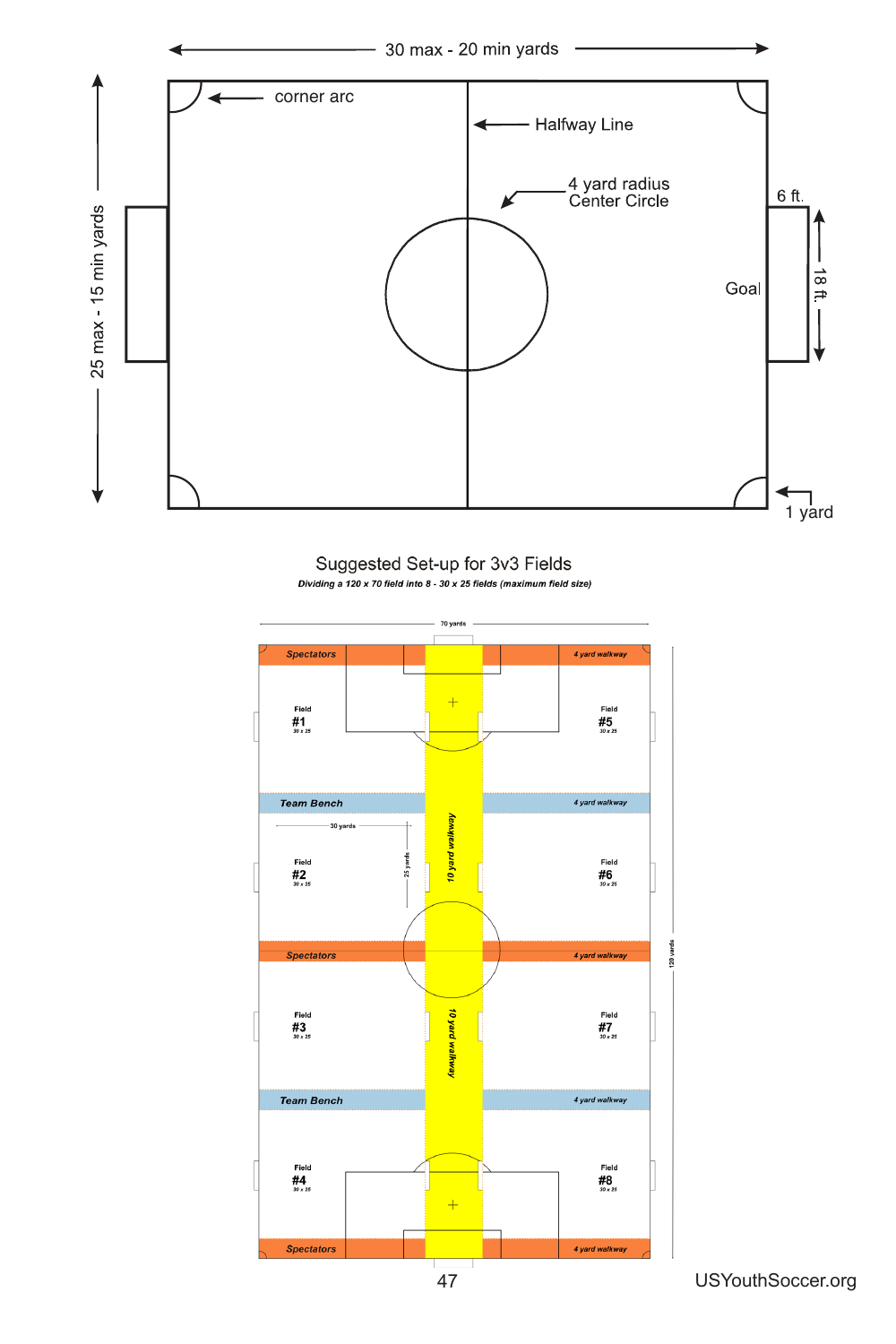### **Law 2) The Ball** - Size three (3).

**Law 3) The Number of Players** - A match is played by two teams, each consisting of not more than three players. There are NO goalkeepers.

Substitutions: At any stoppage and unlimited.

Playing time: Each player SHALL play a minimum of 50% of the total playing time. Teams and games may be coed.

**Law 4) The Players Equipment** - Conform to FIFA. Non-uniform clothing is allowed based on weather conditions, but uniforms must still distinguish teams.

**Law 5) The Referee** - An OFFICIAL (Game Manager or Coordinator or Parent or Coach or Grade 9 referee) may be used. All infringements shall be briefly explained to the offending player.

### **Law 6) The Assistant Referees** - None.

**Law 7) The Duration of the Match** - The match shall be divided into four (4) equal, six  $(6)$  to eight  $(8)$  minute quarters. There shall be a two  $(2)$  minute break between quarters one and two and another two (2) minute break between quarters three and four. There shall be a half-time interval of five (5) minutes.

**Law 8) The Start and Restart of Play** - Conform to FIFA, with the exception of the opponents of the team taking the kick-off are at least four (4) yards from the ball until it is in play.

**Law 9) The Ball In and Out of Play** - Conform to FIFA.

**Law 10) The Method of Scoring** - Conform to FIFA.

Law 11) Offside - None.

**Law 12) Fouls and Misconduct** - Conform to FIFA with the exception that all fouls shall result in a direct free kick. The referee/coach/parent must explain ALL infringements to the offending player. No cards shown for misconduct.

**Law 13) Free Kicks** - Conform to FIFA with the exceptions that all free kicks are direct and opponents are at least four (4) yards from the ball until it is in play.

**Law 14) The Penalty Kick - None.** 

**Law 15) The Pass-In** - A pass-in is considered as a direct free kick with the opponents four (4) yards from the ball until it is in play.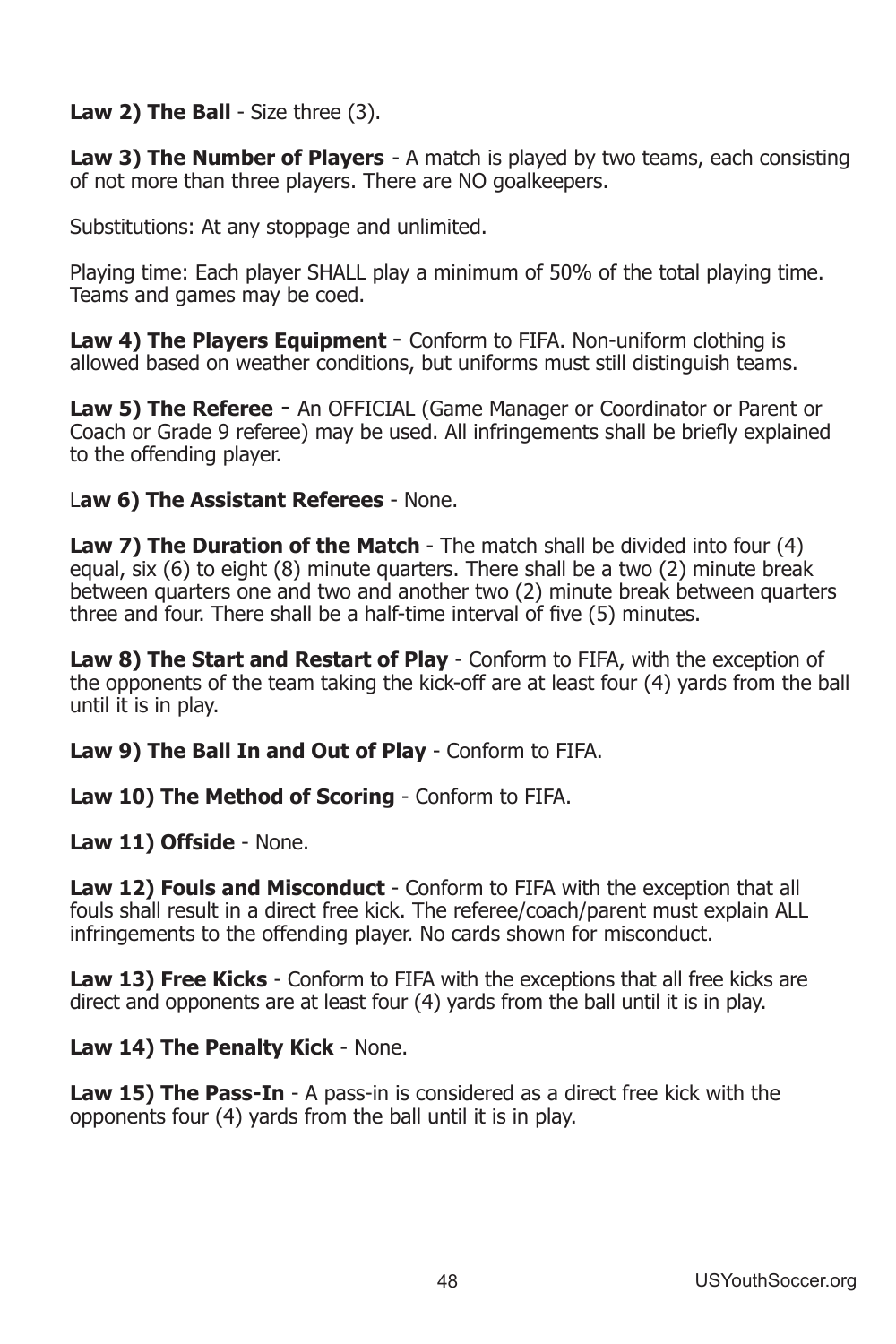**Law 16) The Goal Kick** - The goal kick should be taken within 2-3 yards of the goal line anywhere across the width of the field of play at the nearest point from where the ball was retrieved. Opposing players must be four  $(4)$  yards away from the ball until it is in play. It is suggested that if necessary that opponents are in their own half of the field until the ball is in play.

**Law 17) The Corner Kick** - Conform to FIFA with the exception that opponents remain at least four  $(4)$  yards from the ball until it is in play.

PLEASE ALSO READ THE U6 ADDENDUM AND APPENDIX.

# US Youth Soccer Official Under 8 Playing Recommendations

US Youth Soccer recommended modifications to the FIFA Laws of the Game. FIFA Laws of the Game can be found at www.ussoccer.com/referees. Please note the U8 addendum and appendix.

#### **Law 1) The Field of Play**

Dimensions: The field of play must be rectangular. The length of the touchline must be greater than the length of the goal line.

Length: minimum 25 yards maximum 35 yards Width: minimum 20 yards maximum 30 yards

Field Markings: Distinctive lines not more than (5) inches wide. The field of play is divided into two halves by a halfway line. The center mark is indicated at the midpoint of the halfway line. A circle with a radius of four  $(4)$  vards is marked around it.

The Goal Area: A goal area is defined at each end of the field as follows: Two lines are drawn at right angles to the goal line three (3) yards from the inside each goalpost. These lines extend into the field of play for a distance of three (3) yards and are joined by a line drawn parallel with the goal line. The area bounded by these lines and the goal line is the goal area.

The Penalty Area: none.

Flagposts: none.

The Corner Arc: Conform to FIFA.

Goals: Goals must be placed on the center of each goal line. They consist of two upright posts equidistant from the corners and joined at the top by a horizontal crossbar. The recommended distance between the posts is eighteen (18) feet and the distance from the lower edge of the crossbar to the ground is six (6) feet. Goals may be smaller in dimension.

Safety: Goals must be anchored securely to the ground. Portable goals may only be used if they satisfy this requirement.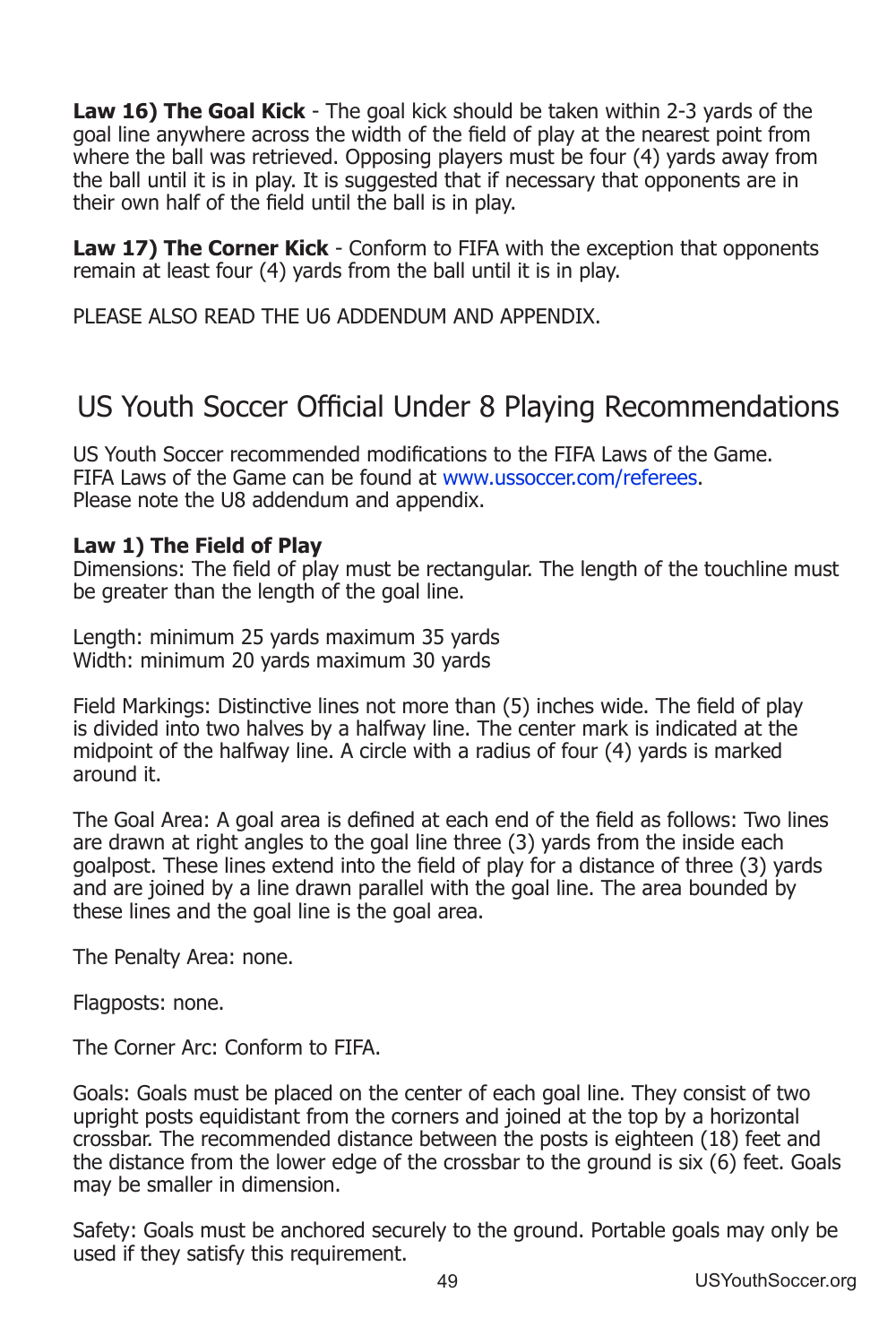

Suggested Set-up for 4v4 Fields Dividing a 120 x 70 field into 6 - 30 x 25 fields (maximum field size)

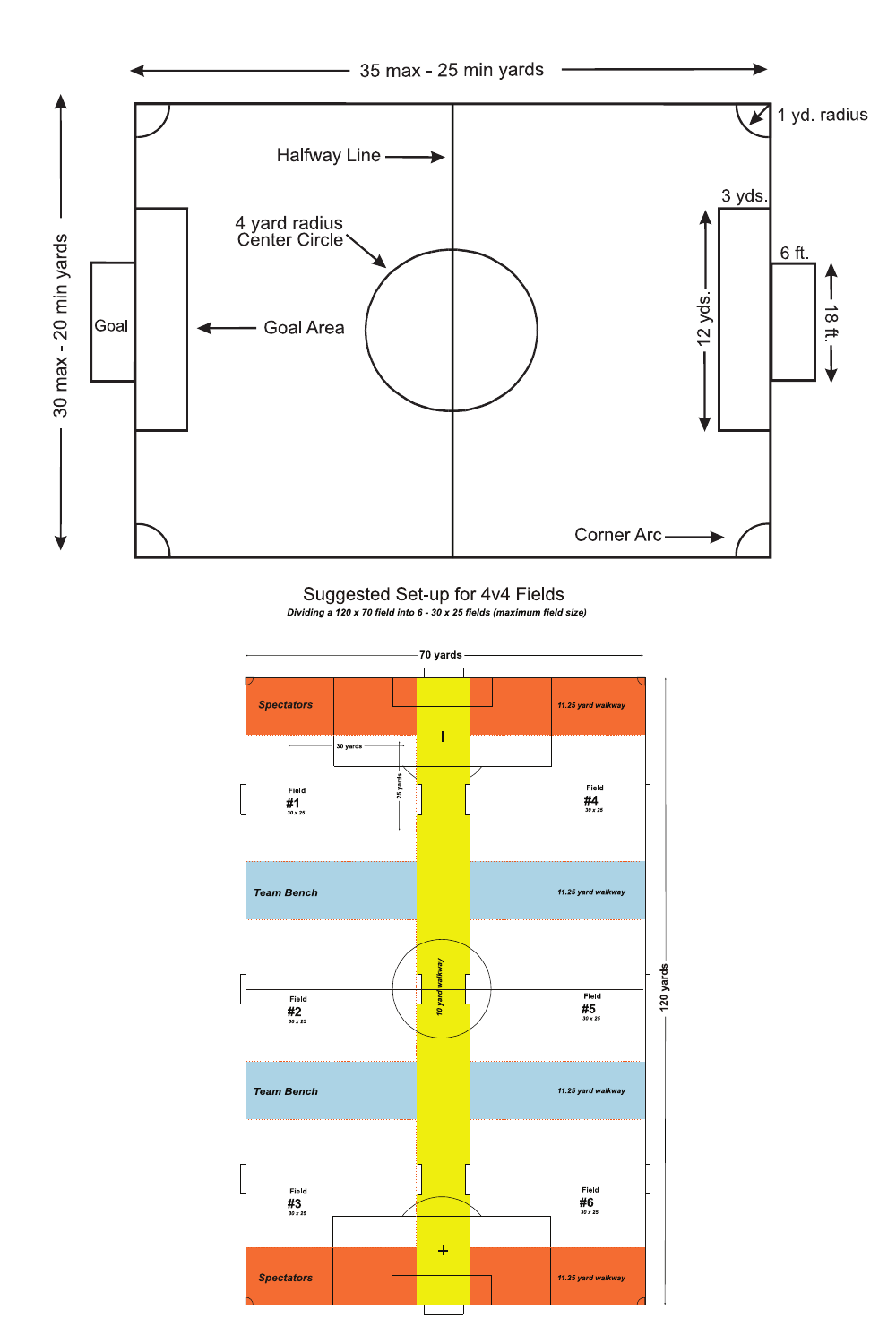**Law 2) The Ball** - Size three (3).

**Law 3) The Number of Players** - A match is played by two teams, each consisting of not more than four players. There are NO goalkeepers.

Substitutions: At any stoppage of play and unlimited.

Playing time: Each player SHALL play a minimum of 50% of the total playing time. Teams and matches may be coed.

**Law 4) The Players' Equipment** - Conform to FIFA. Non-uniform clothing is allowed based on weather conditions, but uniforms must still distinguish teams.

**Law 5) The Referee** - An OFFICIAL (Game Manager or Coordinator or Parent or Coach or Grade 9 referee) may be used. All infringements shall be briefly explained to the offending player.

**Law 6) The Assistant Referees** - None.

**Law 7) The Duration of the Match** - The match shall be divided into four (4) equal, twelve (12) minute quarters. There shall be a two (2) minute break between quarters one and two and another two (2) minute break between quarters three and four. There shall be a half-time interval of five (5) minutes.

**Law 8) The Start and Restart of Play** - Conform to FIFA, with the exception of the opponents of the team taking the kick-off are at least four (4) yards from the ball until it is in play.

Law 9) The Ball In and Out of Play - Conform to FIFA.

**Law 10) The Method of Scoring** - Conform to FIFA.

**Law 11) Offside** - None.

**Law 12) Fouls and Misconduct** - Conform to FIFA with the exception that all fouls shall result in a direct free kick. The referee/coach/parent must explain ALL infringements to the offending player. No cards shown for misconduct.

**Law 13) Free Kicks** - Conform to FIFA with the exceptions that all kicks are direct and all opponents are at least four  $(4)$  yards from the ball until it is in play.

**Law 14) The Penalty Kick - None.** 

**Law 15) The Pass-In** - A pass-in is considered as a direct free kick with the opponents four (4) yards from the ball until it is in play.